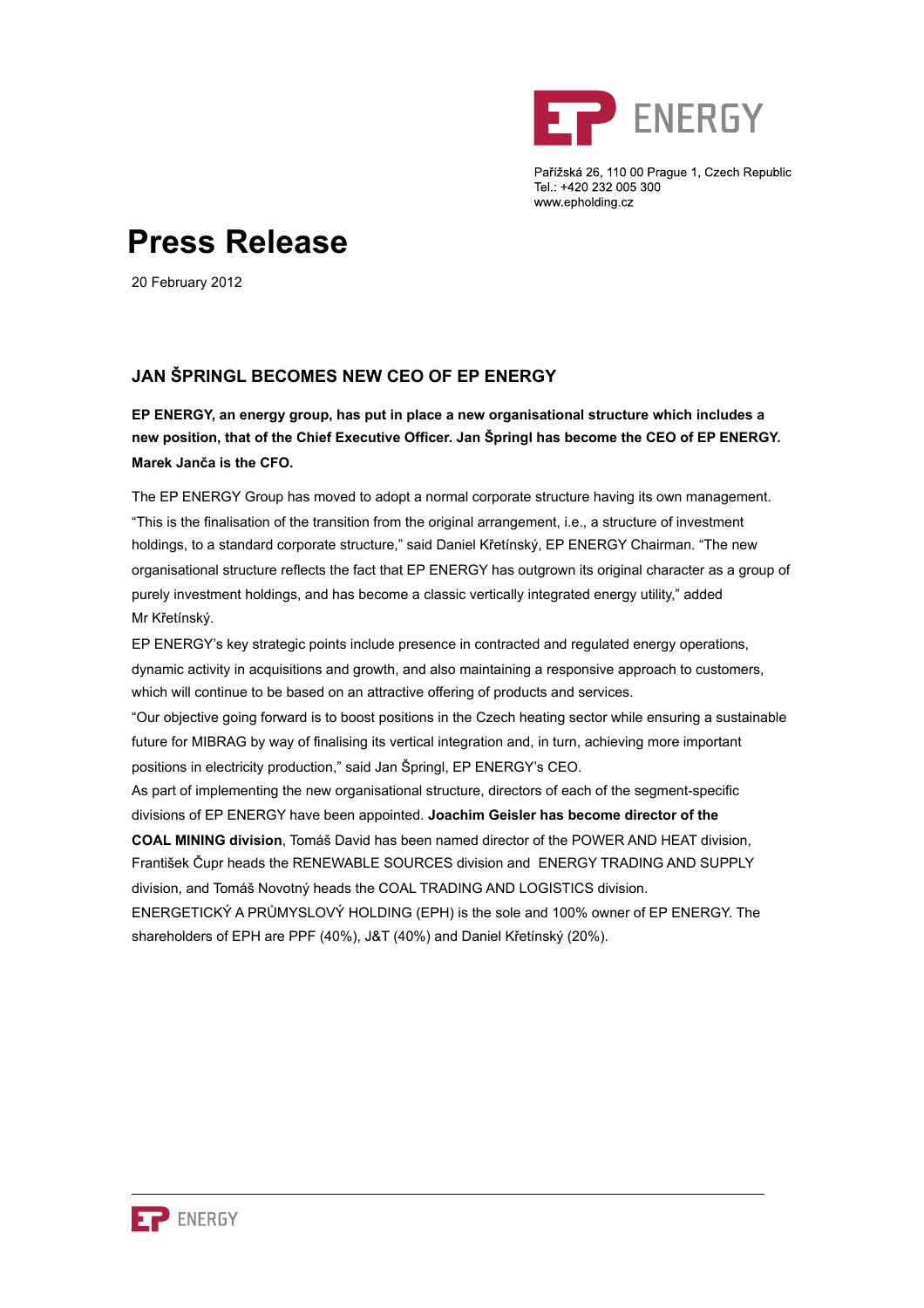#### *Appendices:*

#### 1) **Board of Directors of EP ENERGY, a.s.:**

**Daniel Křetínský,** Chairman (competences: strategy and HR) **Marek Spurný,** Vice-Chairman (legal matters, transaction processes) **Jan Špringl,** Director and CEO (overall responsibility for the firm's operation)

### 2) **EP ENERGY companies:**

| EP Energy, a.s.                                       |                                                                                                                                                                                                            |          |
|-------------------------------------------------------|------------------------------------------------------------------------------------------------------------------------------------------------------------------------------------------------------------|----------|
| <b>Main controlled companies</b>                      |                                                                                                                                                                                                            |          |
| Company                                               | Description                                                                                                                                                                                                | Interest |
| <b>MIBRAG</b>                                         | Brown coal mining company in Germany; it operates 3 conventional<br>cogeneration plants (Mumsdorf, Deuben, Wählitz) and the Schleenhain wind<br>power plant; it is preparing additional new RES capacities | 50 % *   |
| <b>ELEKTRÁRNY</b><br><b>OPATOVICE (EOP)</b>           | Producer of electricity and heat in eastern Bohemia (Opatovice nad Labem)                                                                                                                                  | 100%     |
| <b>UNITED ENERGY (UE)</b>                             | Producer of electricity and heat in northern Bohemia (Most - Komořany)                                                                                                                                     | 100%     |
| <b>PLZEŇSKÁ</b><br><b>ENERGETIKA (PE)</b>             | Producer of electricity and heat in Plzeň                                                                                                                                                                  | 100%     |
| <b>PRAŽSKÁ</b><br><b>TEPLÁRENSKÁ</b>                  | Producer and supplier of heat in Prague                                                                                                                                                                    | 73%      |
| <b>UET</b>                                            | Supplier of electricity and natural gas for final customers in the Czech<br>Republic and Slovakia                                                                                                          | 100%     |
| <b>PEAS</b>                                           | Electricity trader                                                                                                                                                                                         | 100%     |
| <b>ENERGZET</b>                                       | The operator of a local distribution system in the Zetor industrial premises in<br>Brno                                                                                                                    | 100%     |
| <b>PRVNÍ MOSTECKÁ</b>                                 | Thermal energy supplier in Most                                                                                                                                                                            | 47%      |
| <b>SEVEROČESKÁ</b><br><b>TEPLÁRENSKÁ</b>              | Operator of heat distribution facilities supplying the towns of Most and<br>Litvínov                                                                                                                       | 100%     |
| <b>UNITED ENERGY</b><br><b>COAL TRADING</b><br>(UECT) | Coal trader                                                                                                                                                                                                | 100%     |
| <b>EP RENEWABLES</b>                                  | Parent company of RES companies in the Czech Republic and Slovakia;<br>develops projects for new Moldava (VTE Moldava) and Chomutov (Wind Park<br>Chomutov) wind parks                                     | 100%     |
| <b>VTE Pchery</b>                                     | Operates a wind power plant near Pchery in the Kladno area                                                                                                                                                 | 64%      |
| <b>Powersun</b>                                       | Operates photovoltaic plants in Hustopeče and Kyjov                                                                                                                                                        | 100%     |
| <b>Triskata</b>                                       | Operates a photovoltaic plant at Strážske (Slovakia)                                                                                                                                                       | 100%     |
| <b>Arisun</b>                                         | Operates a photovoltaic plant at Strážske (Slovakia)                                                                                                                                                       | 100%     |
| <b>Alternative Energy</b>                             | Develops a biogas station project in Bošany (Slovakia)                                                                                                                                                     | 72%      |
| <b>Greeninvest Energy</b>                             | Operates a photovoltaic plant in Ladná                                                                                                                                                                     | 40%      |
| <b>Mibrag Neue Energie</b>                            | Operates and develops photovoltaic capacities in Germany                                                                                                                                                   | 50 % *   |
| <b>AISE</b>                                           | A consultancy focusing on energy systems and audits                                                                                                                                                        | 80%      |

\* An agreement on the acquisition of another 50% of MIBRAG shares has been signed

(i.e., EP ENERGY's interest in MIBRAG will amount to 100%)